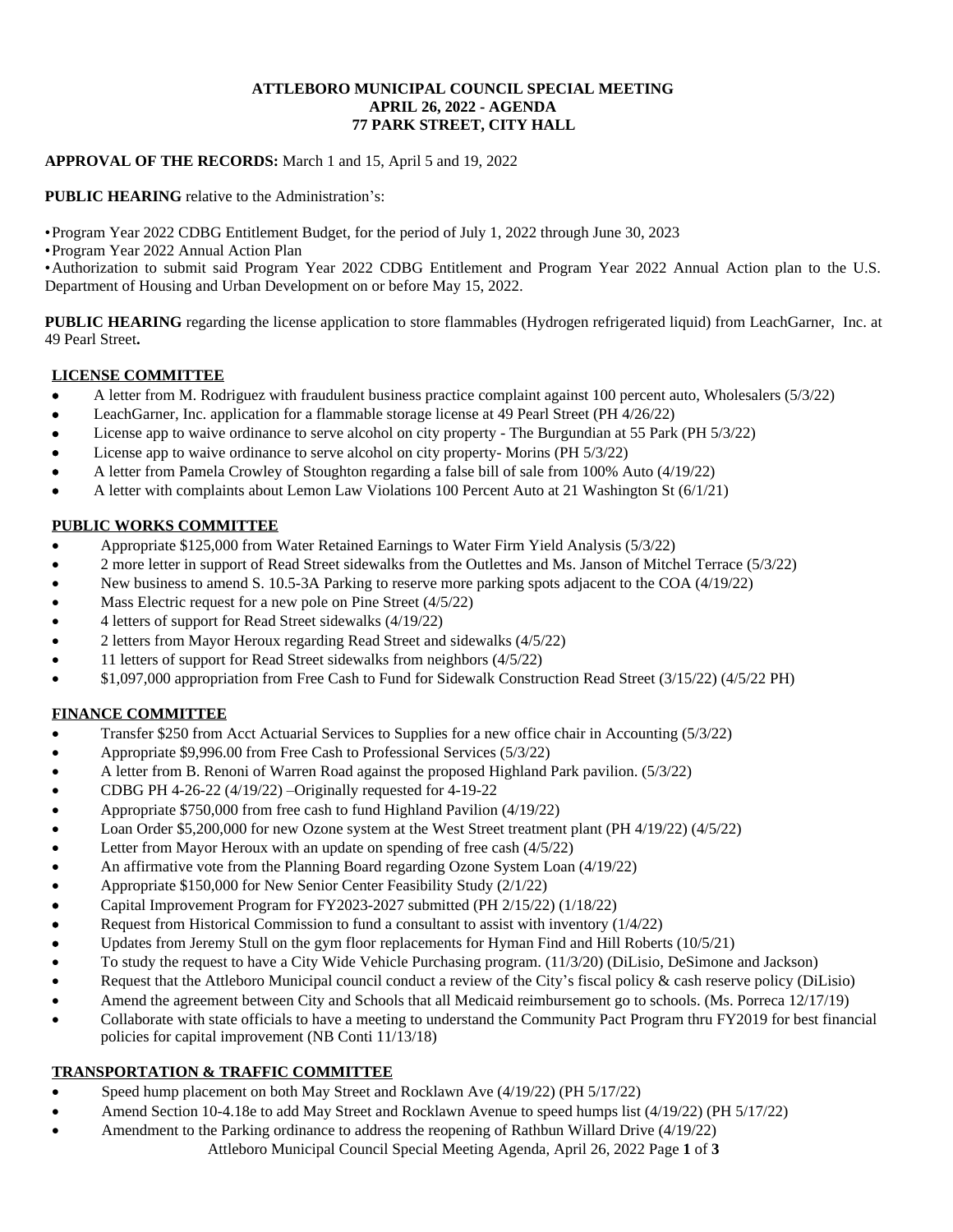- Request for Stop sign at Jewel and Hawthorne (4/5/22) (PH 5/3/22)
- Request to delete "Jewel and Verndale" reference for Yield sign S. 10-4.6 (4/5/22)
- Amendment to ordinance 10-4.18 regarding removal and modification of permanent speed humps (3/15/22)
- Request to look again at Angeline Street and parking issues (2/15/22)
- Amendments for Chapter 10 and 17 regarding commercial vehicles (11/2/21) (PH 1/18/22)
- Traffic Study Commission recommends delay Rathbun-Willard Dr. opening until proposed traffic light installed (11/19/19)
- Amend Section 10-4.6 Left Turn Prohibited: May Street to Newport Avenue: May Street traffic traveling --- prohibited from making a Left turn onto Newport Avenue Northbound unless directed by a public safety official. (Ms. Porreca 11/6/18)

### **IT & INFRASTRUCTURE COMMITTEE**

- Transfer \$160,000 from Reserve for Cannabis Impact to Police Records Digitization (5/3/22)
- Amendment to the Rules and Procedures to include IT and Infrastructure Committee (4/5/22)

### **ZONING & LAND USE COMMITTEE**

- Request for Fee waivers for new Habitat for Humanity house (4/5/22) (PH 5/3/22)
- Certificate of Vote from the Planning Board supporting the amendments to 17-15.0 and 17-9.0 (4/5/22)
- Amendment to Zoning Ordinance to allow for Accessory Dwelling Units (12/21/21)
- Public hearing on February 15, 2022 with the Planning Board regarding amendments to Chapter 17-9/15.0 (12/21/21)
- Public Hearing January 18, 20 with Planning Board regarding Ch. 17-3.3 Commercial Vehicle Parking (12/21/21
- Mobile Home Park zoning district proposed (11/2/21)
- A communication from Joe Drazek of South Attleboro with concern about proposed marijuana establishment (3/3/20)
- Amend §17–16.10 NON–CONFORMING SIGNS Delete B in its entirety and insert new language (see New Business-Ms. Porreca & Mr. DiLisio) (12/12/17)

# **CITY PROPERTY & CLAIMS COMMITTEE**

- 14 Surplus laminating machines from Hyman Fine Elementary School (5/3/22)
- Donation of 3 printers to the Attleboro library from Sensata Technologies worth \$1,500 (5/3/22)
- \$325 in gift cards from Holiday Spirit Committee to the COA. (5/3/22)
- \$425 in gift cards from Holiday Spirit Committee to the Health Dept. Outreach program (5/3/22)
- Appropriate \$35,000 to Account, City Solicitor to fund the remainder of FY22 (5/3/22)
- Transfer \$1,159.44 to purchase 4 desk chairs and standing desks for the Clerk's office (4/19/22)
- Surplus desks and chairs from the Water Department (4/19/22)
- Surplus East Attleborough Academy Building on Sanford Street (4/19/22)
- Accept 108 boxes of N-95 masks from Seabra to the Health department (4/19/22)
- Accept a donated painting from "The Beloved Community" Triptych for city hall (4/19/22)
- Request to lift the façade restriction from the sale of 135 County Street (4/5/22)
- New Business to review all city's annual legal expenses to determine if prudent to use new methods (6/15/21)

# **PERSONNEL VETERANS AND HUMAN SERVICES COMMITTEE**

- Reappointments for 3 people 1 each to COA, Traffic Study and Asst. Insp. Of Gas piping and App (5/3/22)
- Donation of \$275 of Stop and Shop gift cards and \$125 to Market Basked for the Veterans Office (5/3/22)
- Donation from Edith Meehan of \$30 each of CVS, Stop & Shop and Cumberland Farms gift cards to Vets (5/3/22)
- Transfer \$900 from Labor Negotiations to Sick Pay Incentive, Buildings Inspection to honor contract (5/3/22)
- Accept \$1,000 in Stop & Shop gift cards from SONS of the American Legion Post 312 (4/5/22)

# **ORDINANCES, ELECTIONS & LEGISLATIVE MATTERS COMMITTEE**

- New business to amend S. 2-8.2 regarding the Powers and Duties of the MBC also to the administration (5/3/22)
- Proposed Amendment to Chapter 7, Health Department regarding Plastic Shot bottle waste (4/19/22) (PH 5/17/22)
- Request for amendments to S. 12-3.7 as it pertains to Zoo Fee Schedule (PH 4/19/22) (4/5/22)
- Ordinance amendment to proposed Ordinance Provision for Vacancy in the Office of Mayor S 2 (4/5/22 PH)
- Charter Special Act requested to address Section 3-7 regarding Mayor's Office absence/vacancy (1/18/22) (PH 2/15/22)
- New business to change the effective date of paper straws and plastic container bans to 1/23/21 (6/15/21)
- Request amendment to 16-9, suggesting a Fee Report every 3 years by Water Superintendent (4/6/21)
- Request amendment to 16-15 suggesting a Fee Report every 3 years by the Wastewater Dept. (4/6/21)
- Request to review the Revised Ordinances of the City of Attleboro (12/15/20) (DiLisio)
- Letter from Mark Kolakowski regarding change of hours at the city Compost Center. (6/16/20)
- Request that a Special Commission be formed to review the City Charter. (Ms. Jackson) (2/4/20)